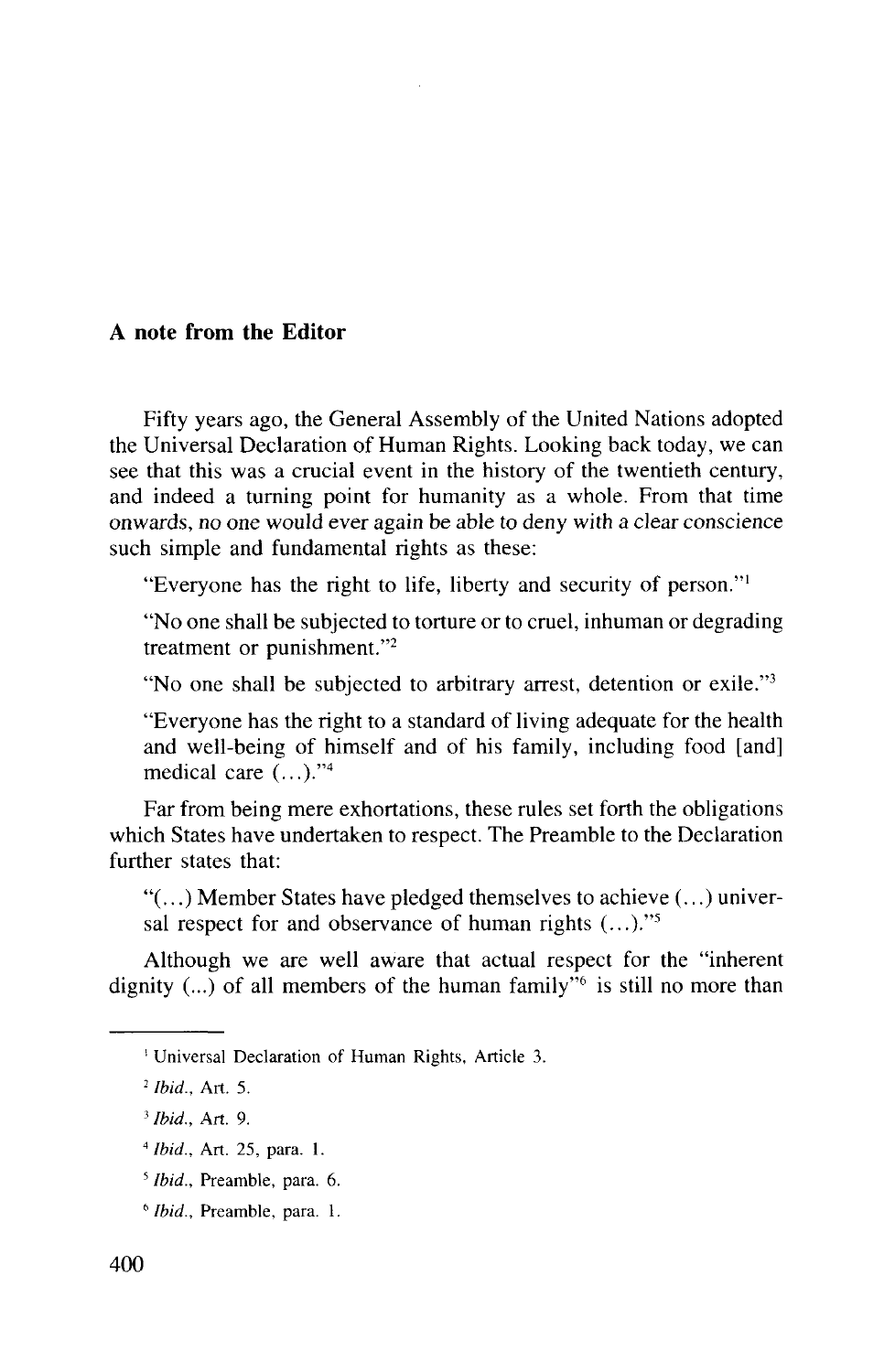a dream for many people, the Universal Declaration of 1948 defined once and for all the goal to be achieved, and no one would now ever dare challenge the importance of that objective.

The Universal Declaration of Human Rights was drawn up and adopted by the United Nations in New York on 10 December 1948. At that very time, in Geneva the ICRC was putting the finishing touches to the drafts of what would become the four Geneva Conventions for the protection of the victims of war, following their adoption by a diplomatic conference on 12 August 1949. The parallel is striking. Was this a matter of political calculation or pure coincidence? An attempt to bring out the links between the two branches of law or a mere accident of history? In other words, is there some deep symbolism involved in this parallel development?

To commemorate the 50th anniversary of the adoption of the Universal Declaration of Human Rights, this issue of the *Review* will explore various aspects of the connections between the codification and practice of human rights law and international humanitarian law. As well as an original paper on the advent of the Universal Declaration and the Geneva Conventions, a number of contributions show the many clear links between human rights and humanitarian law in international practice — both in terms of the establishment of new international rules and as regards their implementation. We have only to look at the work done by the United Nations and European and American regional organizations for the defence of human rights to see that account is often taken of humanitarian law in the interpretation of obligations stemming from human rights instruments. Similarly, as human rights and humanitarian law both form part of the greater — albeit not always consistent — body of international law, a problem of a humanitarian nature can sometimes be solved by considering the issue from that broader perspective.

It was a deliberate decision to confine the contributions in the present issue to specific situations and to try and provide answers to practical questions relating to the links between international humanitarian law and human rights law. Although none of the articles here considers the broader implications of the coexistence of these two branches within the overarching structure of international law, the *Review* would be happy to pursue the debate on underlying questions of doctrine or matters of a theoretical or philosophical nature.<sup>7</sup>

<sup>7</sup> A few years ago, the *Review* published an article which also discusses the ICRC's position on the matter: Louise Doswald-Beck and Sylvain Vite, "International humanitarian law and human rights law", *IRRC,* No. 293, March-April 1993, pp. 94-119.